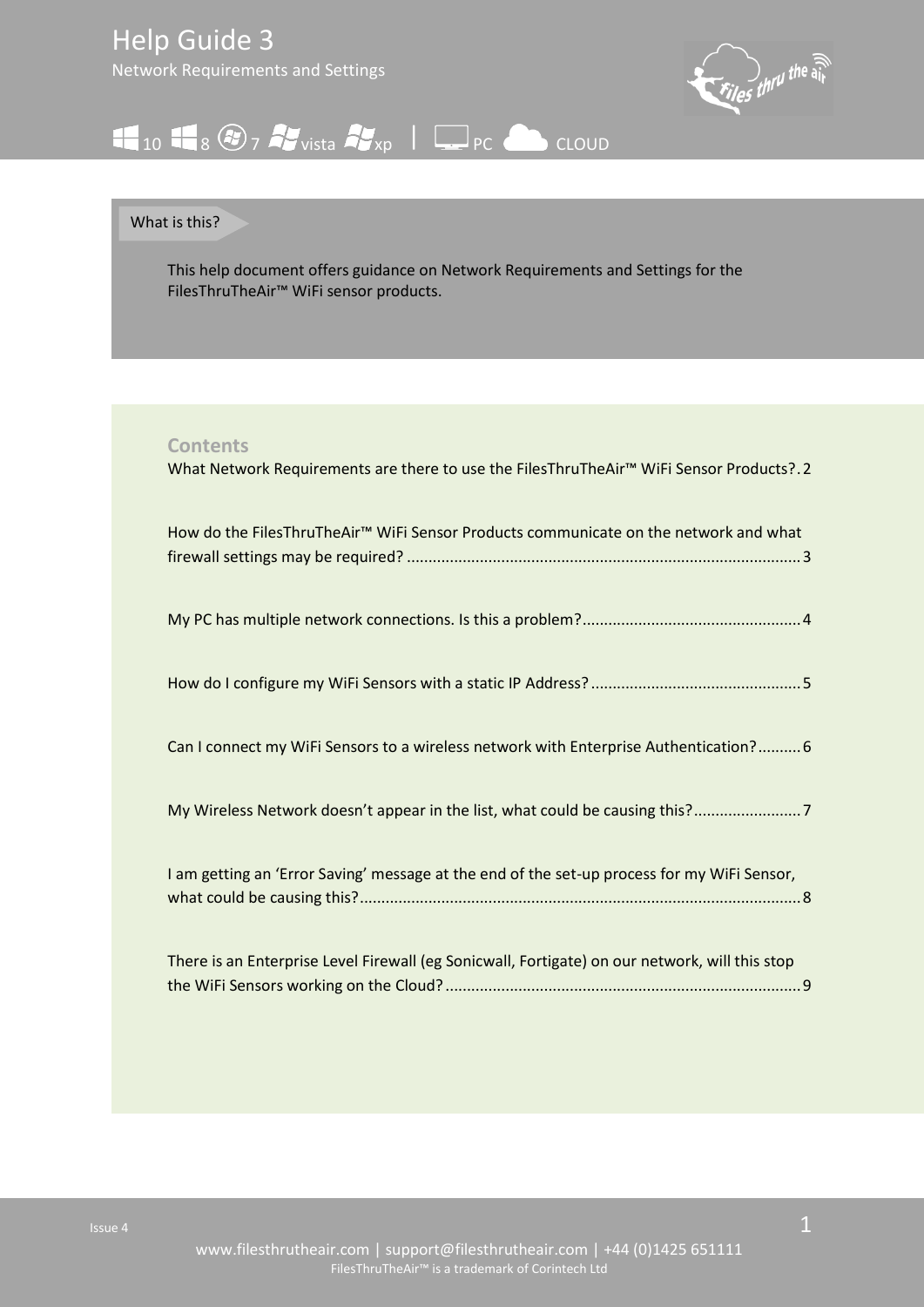

<span id="page-1-0"></span>**What Network Requirements are required to use the FilesThruTheAir™ WiFi Sensor Products?** 

The FilesThruTheAir™ data logging sensors require an \*802.11b compatible network and support the following encryption methods:

- None. No authentication or encryption not recommended
- WPA/WPA2 Pre-shared key (PSK) -- recommended
- WPA/WPA2 Enterprise [\(see below for more information\)](#page-5-1)
- WEP 64bit or 128bit encryption. Requires WEP passkey in hexadecimal rather than ASCII passphrase.

The VFC300/350 WiFi Sensors will only operate on a \*802.11b network using data rates of 1,2,5.5,11 Mb/s. Wireless access points must be configured to allow \*802.11b traffic (not g or n only modes). The VFC300E will operate on a 802.11b, g or n network.

By default the WiFi Sensors will obtain an IP address via DHCP, this is normal for most networks. The IP address can also be manually configured [\(see below for more information\)](#page-3-1).

When using the PC software the sensors must be connected either wired or wirelessly to the same network and use the same IP address range as the PC.

If the software is running on a virtual machine it may be given a different IP address to the host PC. It will need to be given an IP address that is in the same range as the WiFi Sensors.

If you have multiple network connections on the PC, the software may not be able to automatically choose the one which the WiFi Sensors are connected to. [See below for more information.](#page-2-1)

When using the FilesThruTheAir™ Cloud service the sensors and the PC do not need to be on the same network but both require an internet connection during setup.

Wireless access points must have wireless isolation or guest modes disabled to enable communication between devices.

Corporate networks may need additional configuration to allow communication between the sensor and the PC.

MAC Address filtering on the access point must be disabled or the address of the sensors included in the allowed list. The MAC Address can be found on the serial number label on the back of the unit.

**\* This does not apply to WiFi data logger VFC300E, MAC address range 98:8B:AD:2x:xx:xx, as these are later 802.11g/n client devices and will detect g and n network rates.**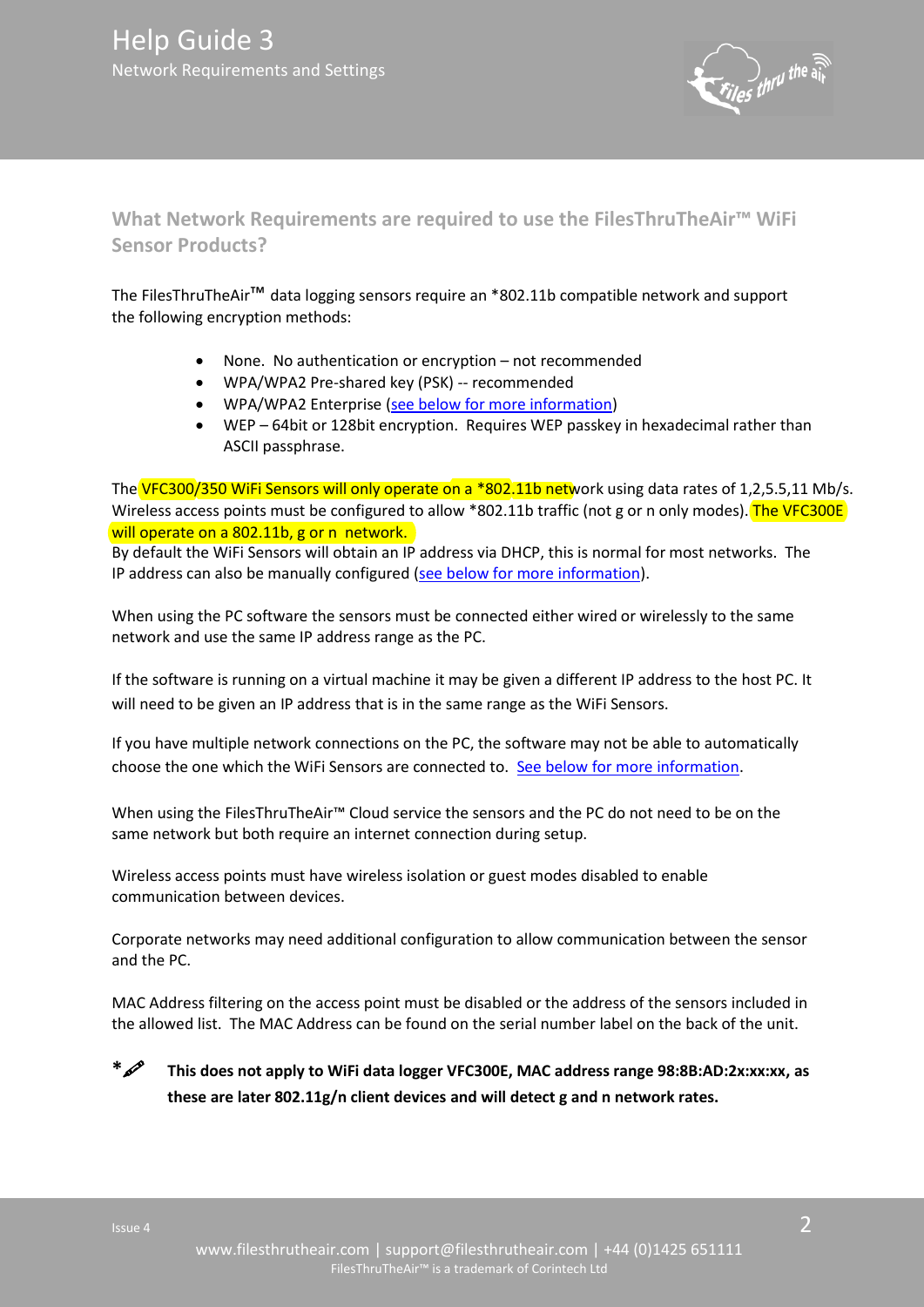

<span id="page-2-0"></span>**How do the FilesThruTheAir™ WiFi Sensor Products communicate on the network and what firewall settings may be required?** 

The WiFi Sensors communicate using different methods depending on whether they are connected to a local PC or to the FilesThruTheAir™ Cloud.

All communication is initiated by the WiFi Sensors themselves. While not communicating, the devices are in a low power mode with the radio module turned off.

#### Local PC:

The Firewall must allow full access to the WiFi Sensor Software, failure to do so will prevent the sensors from communicating.

From Application Firmware version 3.xx onwards, the WiFi sensors primarily use TCP port 10080 to communicate with the PC Software. In addition they use UDP broadcast packets on UDP ports 1024 and 8010 for alarm notifications and discovery of a PC once TCP connection has been lost. Any firewalls running on the PC will need the TCP and UDP ports open for correct operation.

## Cloud Service:

In order to set up the WiFi Sensors on the Cloud, both the PC Software and the Sensors require an internet connection. The PC Software connects to the Cloud via a HTTPS connection in order to set up the sensor. This is only required during initial configuration. The WiFi Sensors communicate with the Cloud using TCP port 14354. Most domestic routers do not have restrictions on outbound TCP connections but corporate networks may require an exception in the router/firewall.

#### UDP Broadcast:

<span id="page-2-1"></span>Communication between the WiFi Sensors and the WiFi Alert unit is achieved using UDP broadcast as the sensors do not have knowledge of how many Alerts are listening on the network. It is also used by the WiFi Sensors when running in local PC mode when TCP connection to the PC is lost. This is in order to recover from the situation where the IP address of the sensor may have changed. In order to reduce network traffic, many managed wireless networks have UDP broadcast traffic filtered by default which may inhibit the operation of the WiFi Devices. On Aruba managed networks this setting is called 'Drop Broadcast and Multicast Traffic'.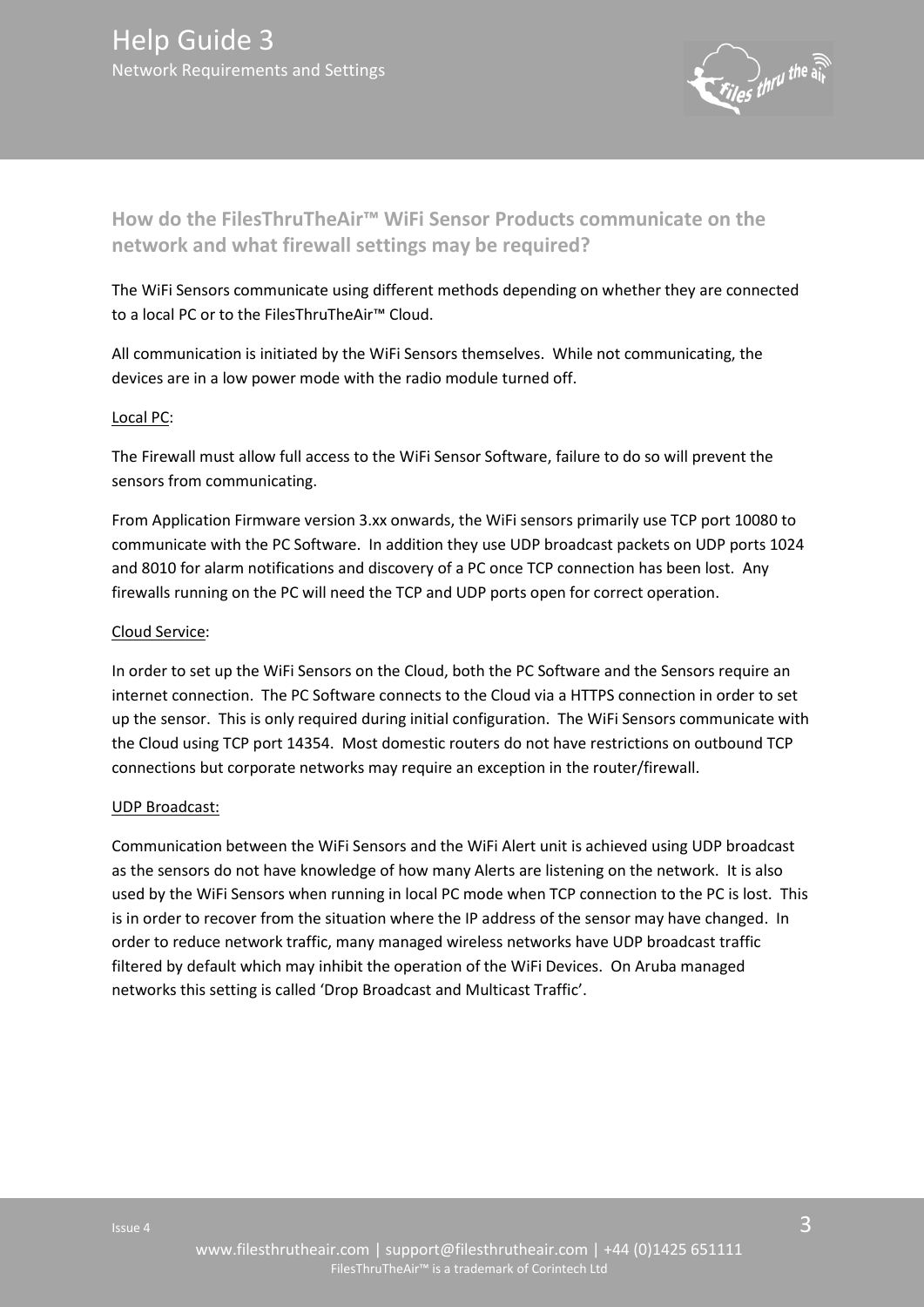

# <span id="page-3-2"></span><span id="page-3-0"></span>**My PC has multiple network connections. Is this a problem?**

When using the WiFi Sensors with the PC software, they must be on the same network in order to communicate. If the PC has multiple network connections e.g. wired and wireless, the WiFi Sensor Software may not be able to automatically select the correct network connection.

<span id="page-3-1"></span>

On the Wireless Network selection screen, click on the green antenna symbol on the top left of the window. This will cause a dropdown box to appear on the bottom left. Select the network adaptor which corresponds to the same network as the WiFi Sensors. Then continue the setup as normal.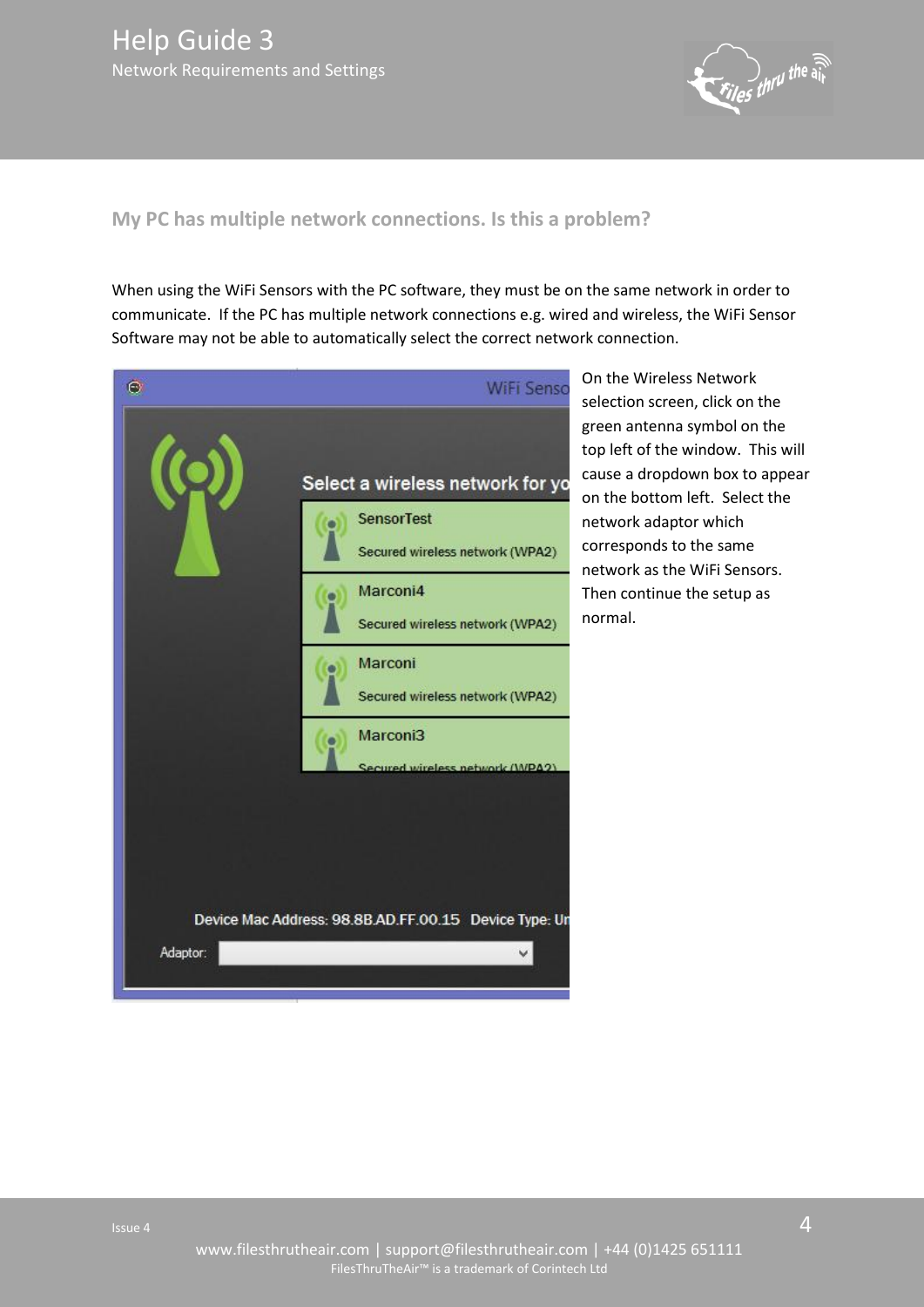

## <span id="page-4-0"></span>**How do I configure my WiFi Sensors with a static IP Address?**

If you do not have a DHCP server on your network or wish to manually assign an IP address, these settings are found on the Advanced Network Options screen. Ticking the box on the Wireless Network Selection screen then clicking Next will take you to the advanced options.



 If you are manually assigning static IP addresses to the sensors you must also assign a static address to the PC you are using to administer the sensors.

|   | Device Mac Address: 98.8B.AD.FF.00.15 Device Type: Unknown Device Firmware Version: 2.3.12 / 2.3.12 / 2.0.46 / 3.02 |                                               |             |
|---|---------------------------------------------------------------------------------------------------------------------|-----------------------------------------------|-------------|
|   |                                                                                                                     | Enter Advanced Network Options Next<br>Cancel | <b>Next</b> |
| ۵ | WiFi Sensor Software 1.29.90                                                                                        |                                               | □           |
|   | Advanced Methorik Options                                                                                           |                                               |             |
|   | These settings are for Advanced users only.<br>Change these options only if you understand the consequences.        |                                               |             |
|   | Automatic Device IP Address (DHCP)                                                                                  |                                               |             |
|   | <b>Fixed Device IP Address</b>                                                                                      |                                               |             |
|   | <b>Fixed Device IP Address</b><br>10                                                                                | 101<br>$\bf{0}$<br>$\mathbf{0}$               |             |
|   | <b>Subnet Mask</b><br>255                                                                                           | 255<br>255<br>0                               |             |
|   | <b>Default Gateway</b><br>10                                                                                        | $\pmb{0}$<br>$\bf{0}$                         |             |
|   | Lock this Device to an Access Point                                                                                 |                                               |             |
|   | <b>Lock Device to Access Point</b><br><b>Mac Address</b>                                                            |                                               |             |
|   |                                                                                                                     |                                               |             |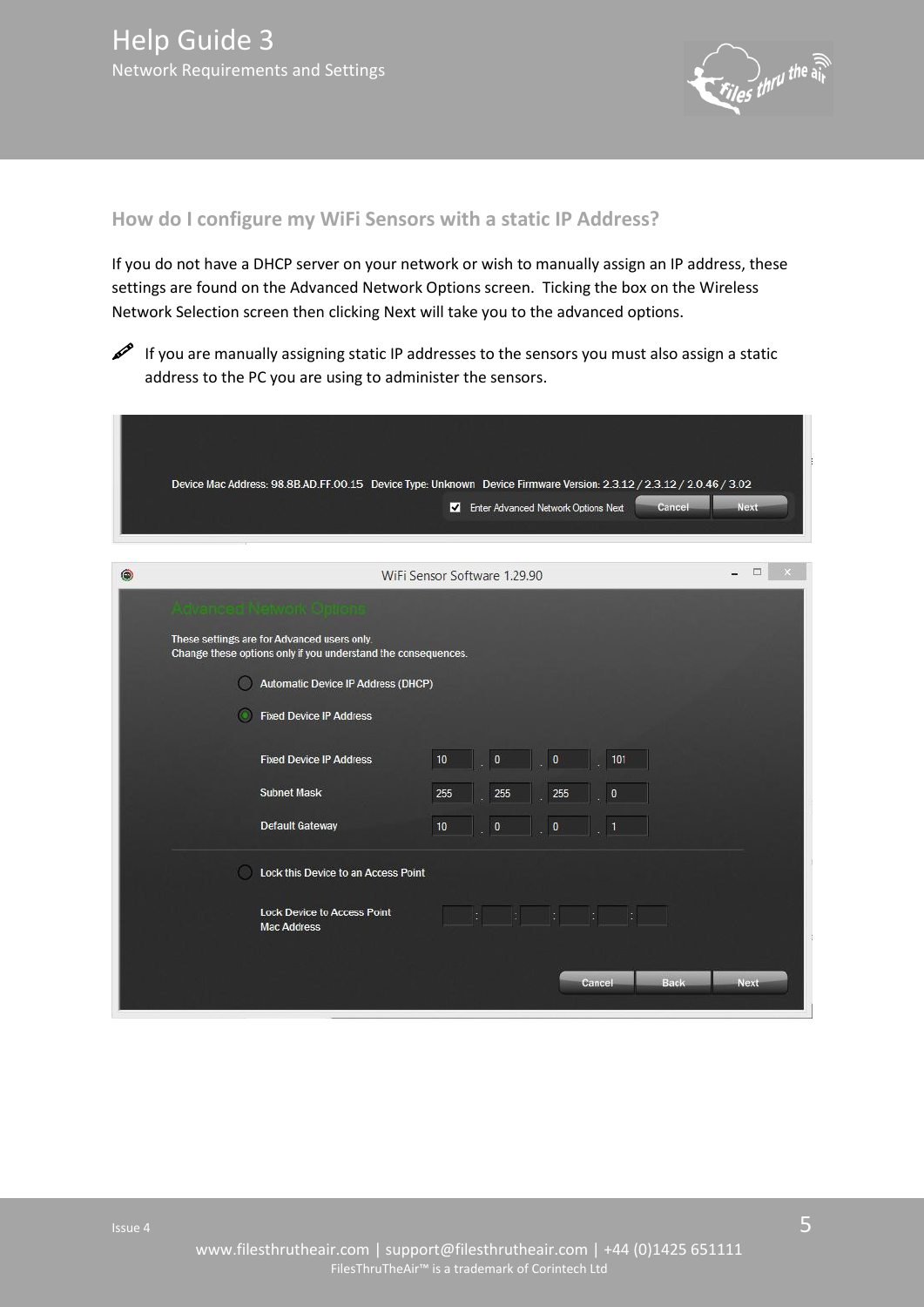

<span id="page-5-1"></span><span id="page-5-0"></span>**Can I connect my WiFi Sensors to a wireless network with Enterprise Authentication?** 

Enterprise Authentication is supported on devices with System Firmware of 2.3.12 and above.

We support the following Authentication Methods:

- PEAP/MSCHAPv2
- FAST
- TTLS

Selecting an Enterprise network will prompt entry of a username and password:

| Secured wireless network (WPA2) | MAC: 00:3A:99:F2:AF:21                                       |
|---------------------------------|--------------------------------------------------------------|
| <b>FTTA-Enterprise</b>          | Secured wireless network (Enterprise) MAC: 00:3A:99:F2:AF:20 |
| Username:<br>Password:          | Authentication:<br>Show Characters<br>Remember Password      |

You also need to select the authentication type in the dropdown box. Consult your IT Administrator if you are unsure what type of enterprise network you have.

We do not support the following types which require a client certificate to be installed:

- TLS
- $\bullet$  GTC
- LEAP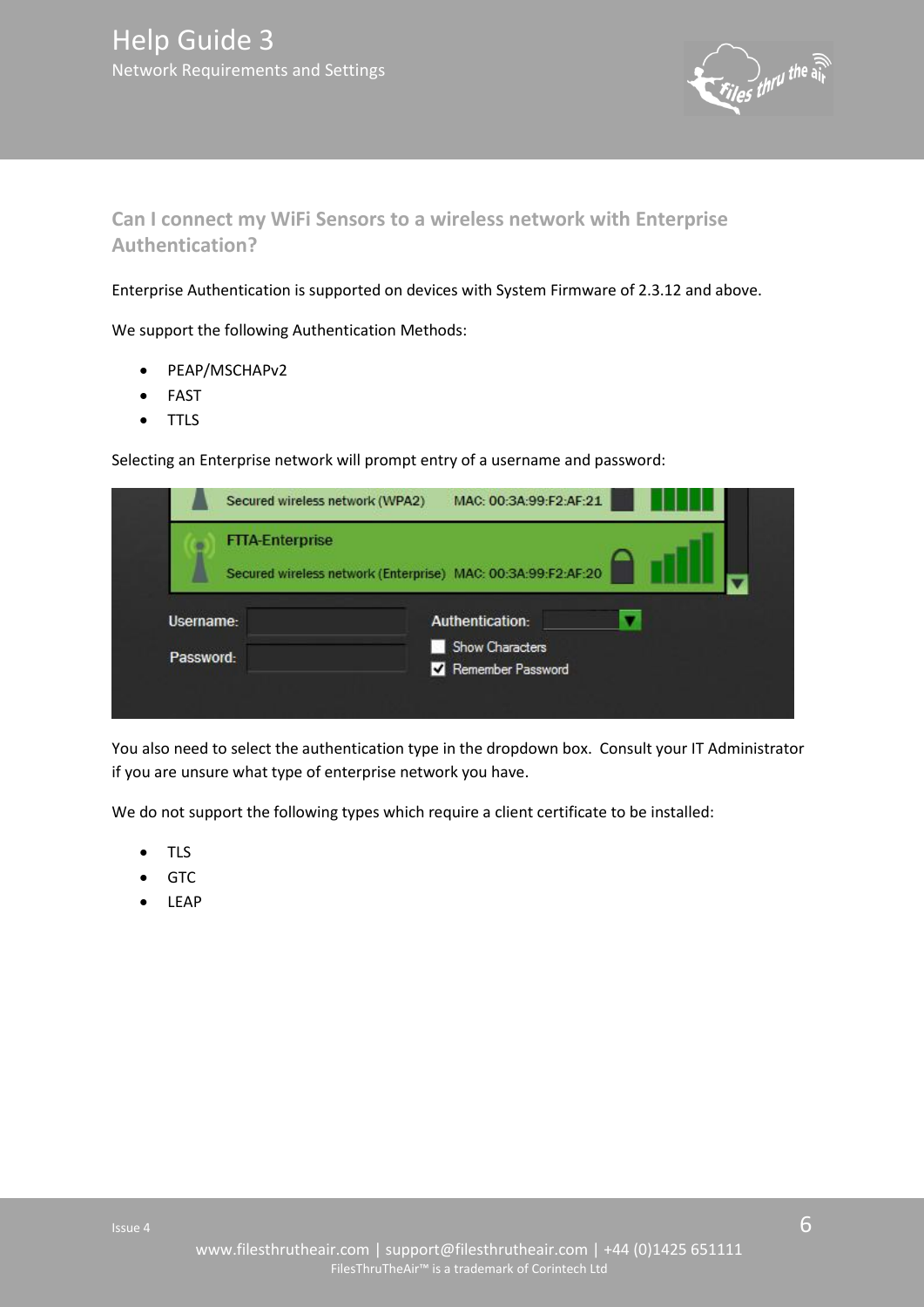

## <span id="page-6-0"></span>**My Wireless Network doesn't appear in the list, what could be causing this?**

If you have refreshed the network list several times but your network does not appear, there are several possible causes:

The wireless network could be out of range of the sensor, try moving the sensor and the access point/router closer together and trying again.

The wireless network name (SSID) could be hidden. Either change the access point or router configuration to make the SSID visible or use the option to connect to Join Other Network and enter the details manually.

|                           | Secured wireless network (WPA2) | MAC: 00:24:A8:AC:DE:43   |  |
|---------------------------|---------------------------------|--------------------------|--|
|                           | <b>Join Other Network</b>       |                          |  |
| Name (SSID):<br>Password: |                                 | <b>NONE</b><br>Security: |  |
|                           | Show Characters                 | Remember Password        |  |

The SSID may contain invalid characters. The Wifi sensors are unable to handle certain special characters such as spaces or commas in the SSID or trailing spaces at the end. You may need to change the SSID of the network. This also applies to passwords.

The wireless network may not have the correct modulation or data rates enabled. The Wifi sensors require \*802.11b to be enabled. See section [What Network Requirements are there to use the](#page-0-0)  FilesThruTheAir[™ WiFi Sensor Products?](#page-0-0)

**\* This will not apply to WiFi data loggers with the MAC address range 98:8B:AD:2x:xx:xx, as they are later 802.11g/n client devices and do not require the legacy modulations enabled.**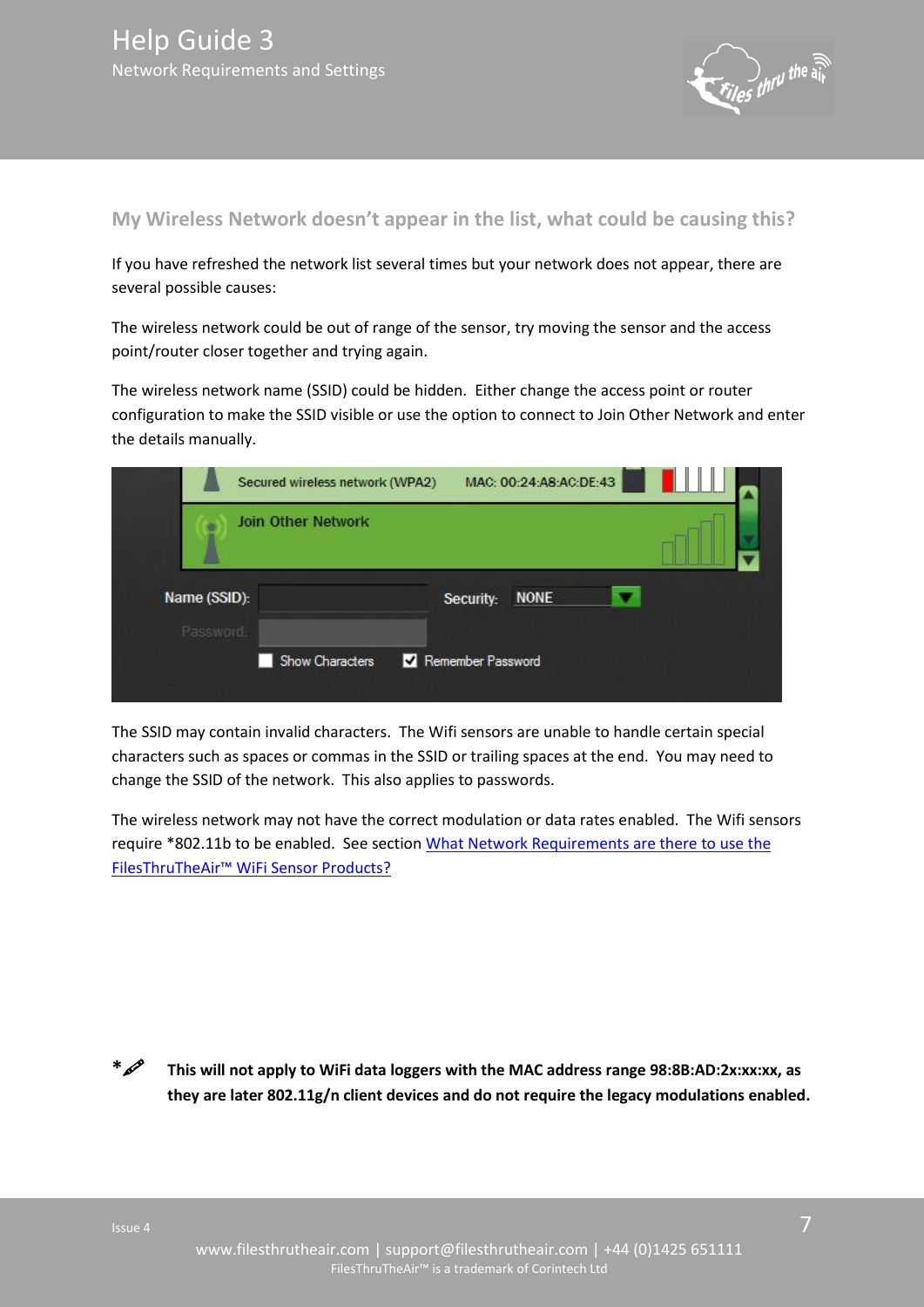

<span id="page-7-0"></span>**I am getting an 'Error Saving' message at the end of the set-up process for my WiFi Sensor, what could be causing this?** 

At the end of the set-up process, the WiFi Sensors transmit a test message to the PC Software or to the Cloud in order to confirm that the configuration is correct. This error message most often due to the test connection failing.

## Local PC:

The most common reason for the test connection to fail is the packets being blocked by a firewall on your PC. Please follow our firewall configuration guides to ensure that you have the required ports open.

In order to communicate, the PC must be on the same network as the wireless device which the sensors are connected to. Another cause of the test connection failing can be if you have multiple network adaptors on your PC, such as a wired and wireless connection or a USB 3G Modem connected. Please see the help section on multiple network adaptor[s here.](#page-3-2)

#### Cloud Service:

When connecting a sensor to the Cloud, the message is transmitted across the internet to the Cloud Server. This requires the sensor to be able to access the internet via the wireless network on TCP Port 14354. Most domestic internet routers do not have restrictions on outbound TCP connections by default. Users on corporate networks may need to contact their IT Administrator to ensure that TCP Port 14354 is open for outbound traffic.